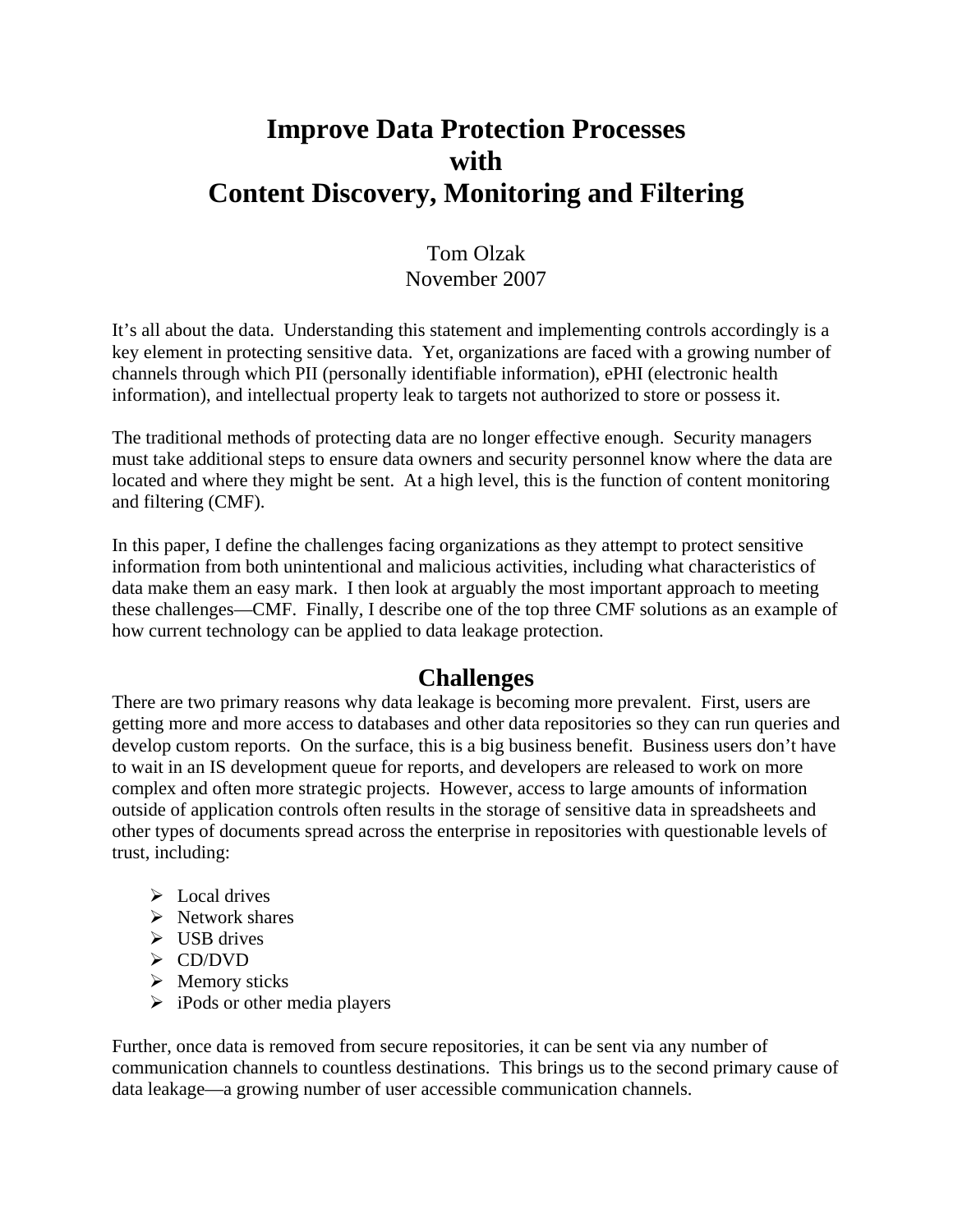Each day additional communication channels become available across various ports and from various online services. These include:

- $\triangleright$  Instant messaging
- $\triangleright$  Peer-to-peer networks, including [GotoMyPC](http://gotomypc.com/)
- $\triangleright$  FTP
- $\triangleright$  Online file transfer services, such as transfer big files.com
- $\triangleright$  Email
- $\triangleright$  HTTP
- $\triangleright$  Online disk storage services, such as **XDrive**

Attempts to block all existing and emerging channels will only result in channel providers and users working to find new ways to circumvent controls. Encryption might be a possible answer, but according to Rich Mogull, a Gartner analyst,

"Although encryption of sensitive information, including to the row or attribute levels in database tables should be an eventual control, the ability of businesses to achieve this level of encryption, and properly manage it can take years to accomplish" (2006)

Even if an organization already has a sophisticated, well-managed encryption solution in place, the biggest potential weakness in data leakage prevention is still information in the hands of those who actually have permission to access it. The data leak risk associated with specific data depends on four characteristics of that data: accessibility, significance, copyability, and detectability (Heiser, 2007).

**Accessibility** *-* The ease with which data is accessed is a big factor in whether it is a significant leakage concern. Data easily retrieved, manipulated, and stored in low trust repositories are excellent targets for cybercriminals. Methods of access to the data include

- $\triangleright$  Enterprise search solutions
- $\triangleright$  Data warehousing
- $\triangleright$  ERP
- $\triangleright$  Read-only direct database access for query functionality
- $\triangleright$  Access via other business intelligence systems

**Significance** *-* Data with no value puts the business at no risk if leaked. As value of information to an outside entity increases, so does the probability that a criminal will apply the effort necessary to acquire it. The attractiveness of information to an outsider depends on several things, including:

- $\triangleright$  How easy it is to sell and its market value
- $\triangleright$  Whether it provides the attacker, or the attacker's employer, with competitive advantage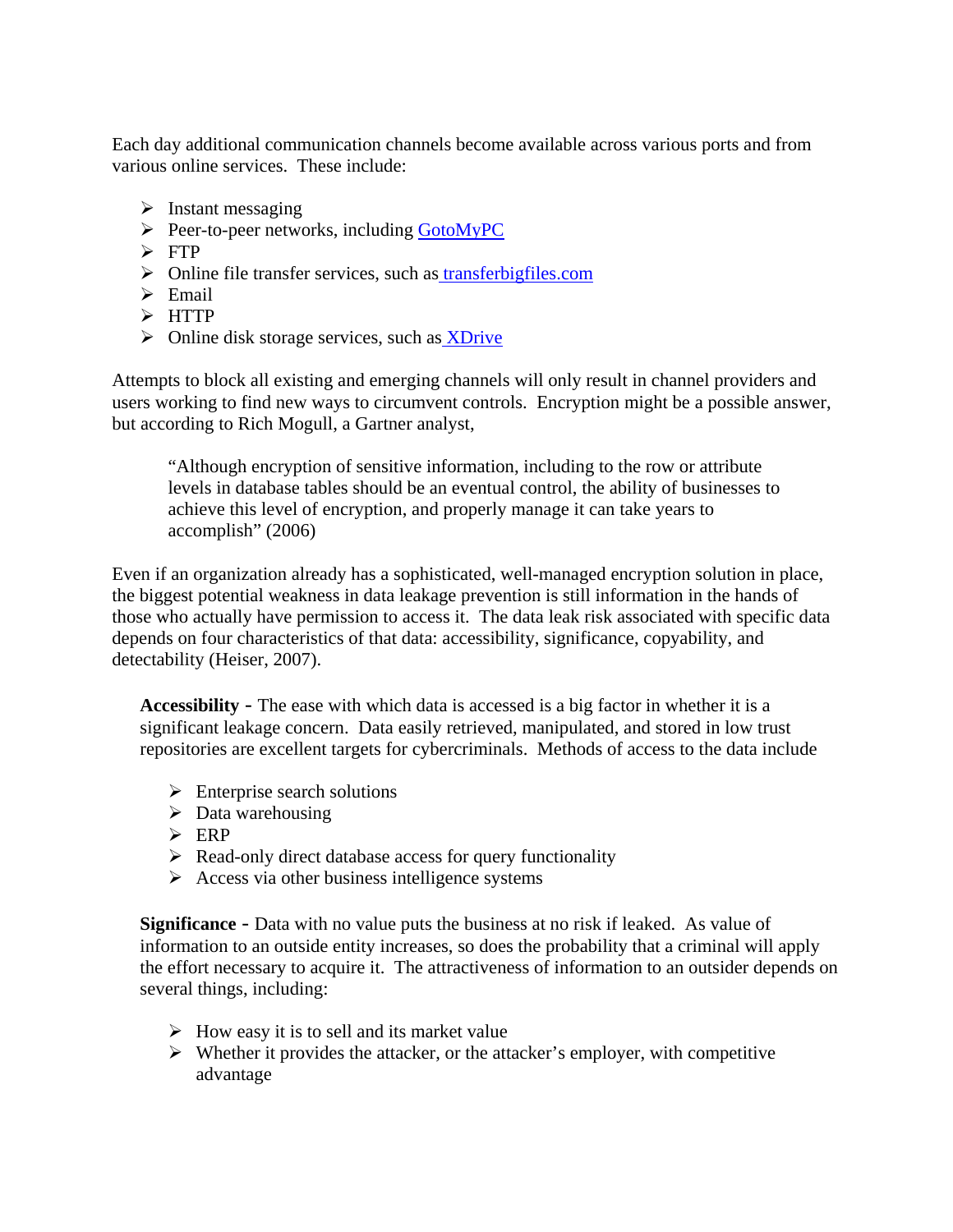- $\triangleright$  Whether the information has social or political significance that can be leveraged to advance an agenda
- $\triangleright$  Blackmail

**Copyability –** This is a no-brainer; the easier it is to copy data, the harder it is to control

**Detectability** – This measures an organization's ability to monitor for and react to anomalous use or movement of data. It further gauges the extent to which users are aware that the data is being monitored. According to Heiser,

"The greater the expectation that data leakage would be noticed and acted upon, the less likely someone would be to steal it" (2006).

These four characteristics of data leakage risk can be depicted in a variation of the standard information security risk formula. The variation is shown in Figure 1.

# Risk = Accessibility \* Significance \* Copyability<br>Detectability Detectability

**Figure 1: Data Leakage Risk Formula** 

This is not meant to be a perfect model of data leak risk. It is simply a tool to help visualize the relationships between various data leak considerations. Using this model, we can see that risk is reduced by decreasing accessibility, significance, or copyability. It can also be mitigated by increasing detectability.

Accessibility can be decreased by improving identity and access management processes and technology or by encrypting sensitive data. Denormalizing information stored in databases and storing it in special-use data warehouse repositories can limit the amount of information business users can access when running their queries.

Copyability is addressed through administrative controls that are well-known to the user population. Technical controls to control or prevent the use of removable storage devices also reduce the copyability factor.

Reducing the significance of the data is very difficult. If the data have no value to an attacker, resources applied to protecting them are better utilized somewhere else.

Finally, detectability is increased through the use of tools that detect sensitive data stored in lowtrust repositories and, in general, monitor the use of that data anywhere on the network. The rest of this paper deals with steps organizations can take to strengthen detectability across their enterprise networks.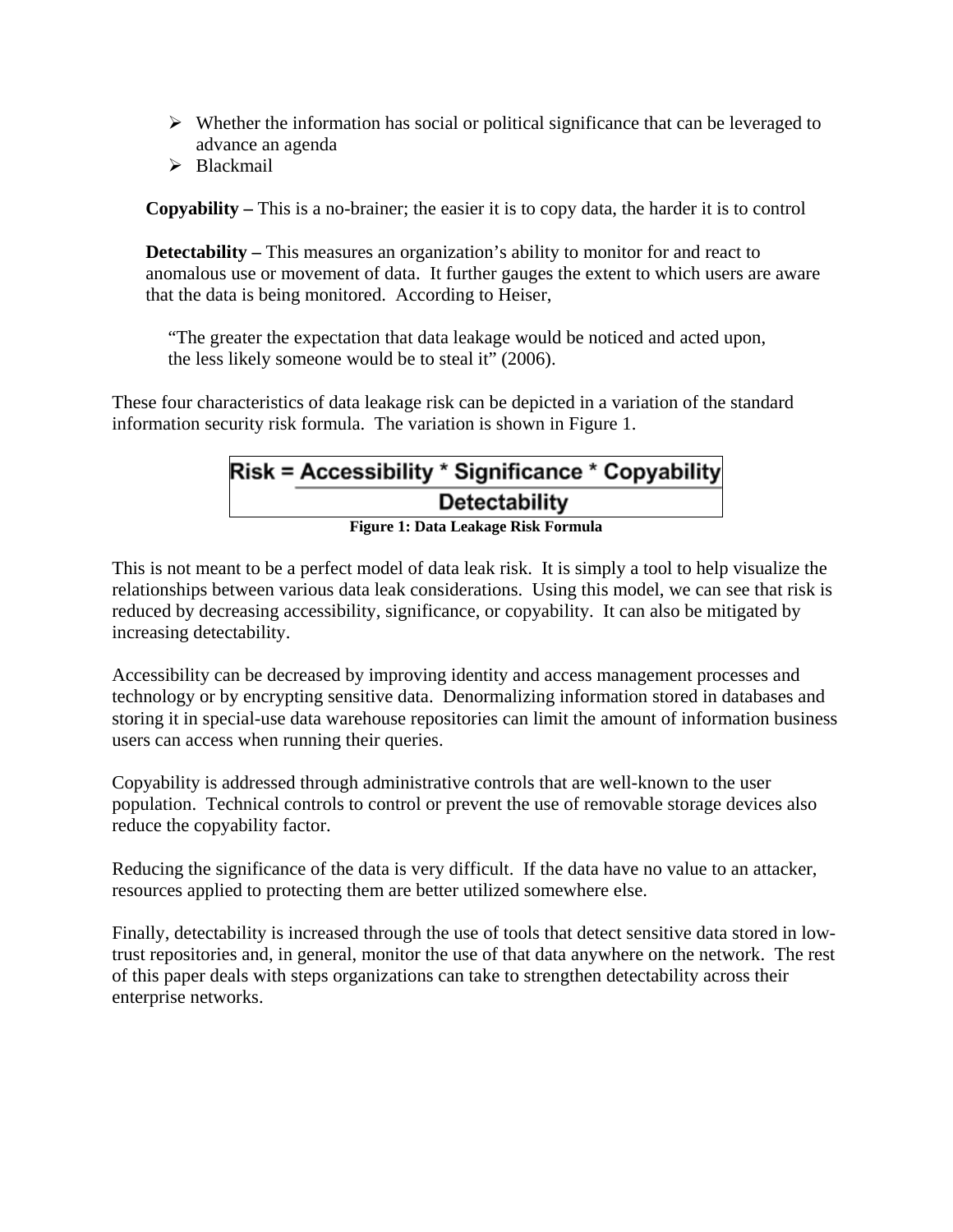# **Content Monitoring and Filtering (CMF)**

#### <span id="page-3-0"></span>*What is CMF?*

CMF is not a preventive control. It is a detective safeguard that determines whether your preventive policies, standards, guidelines, processes and technology are working effectively. Stated another way,

"Enterprises should use CMF/DLP technologies to develop and enforce better business practices in the handling and transmission of sensitive data, and vendors should recognize that this is where their products' true value lies" (Proctor, Mogull, and Ouellet, 2007).

Not only is CMF a key element of detectability, it is considered by Gartner to be the number one step to take to prevent data loss (Mogull, 2006 July (b)).

CMF solutions typically perform two basic tasks on a network. First, they discover and classify sensitive data on local or network storage. Classification is performed by using user-defined rules. After discovery, business policies defined by management and configured into the CMF software determine whether the data are stored in a location with controls commensurate with its classification.. If it's determined that they don't, then the software can either move the data to a secure location, send an alert to an administrator, or both.

Second, a CMF solution should be able to look inside packets to identify sensitive data in transit. If sensitive data are detected being copied or sent over a monitored communication channel, user-defined business rules determine whether to allow the data to continue to its destination, alert an administrator, or both.

Both tasks described above enable organizations to know where its information is located, where and how it's traveling, and whether controls protecting it comply with business policies.

#### *How does CMF locate/detect sensitive data?*

Anyone who's used filtering software knows that false positives are an ever-present problem. Ratcheting down the ability to identify text reduces errors, but it can also significantly reduce filtering effectiveness.

A true CMF product meets the challenge of false positives by employing multiple methods for detecting target data: key terms, key phrases, policies, and filters (Bowers, 2007).

**Key terms and phrases –** Using key terms and phrases alone will most certainly cause a high number of false positives. In addition, getting the rules set so as to eliminate them can take months and result in a crippled filtering solution.

**Key policies and filters –** Vendors typically provide a significant number of policies and filters out-of-the-box, including compliance sets for regulations like the HIPAA. By themselves, policies and filters can result in a lower false positive rate. Used in isolation, however, they can miss key information bites that terms and phrases filtering might detect.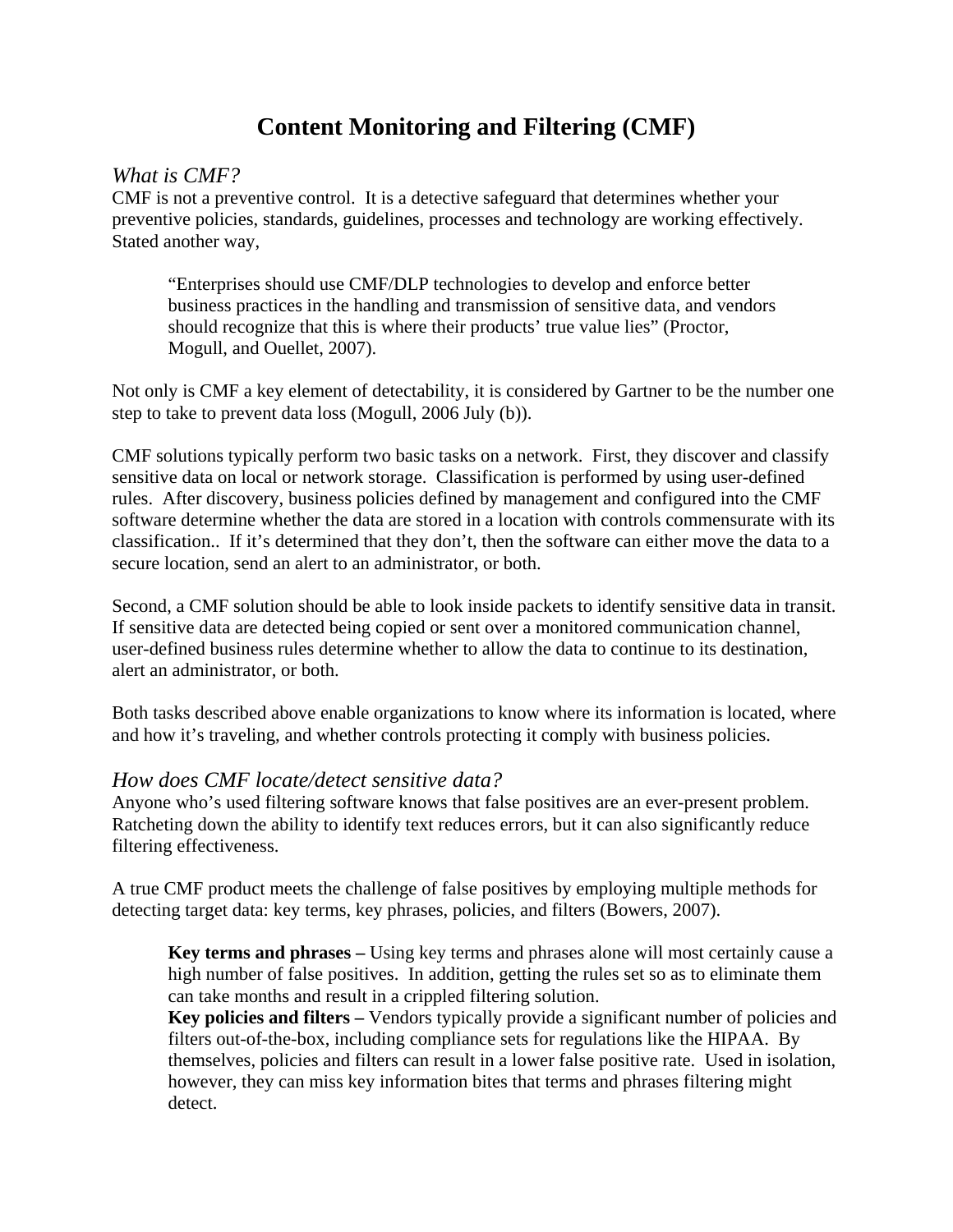The best solution is to use a layered approach in which terms, phrases, policies, and filters work together to provide effective monitoring with a low number of false positives. According to Bowers, this is the best way to clear away the 'noise' so that management can see the true data leaks (2007).

# **An Example of a CMF Solution – Vontu**

The process I used to select an example solution was simple; I looked at Gartner's magic quadrant and picked one of the vendors listed. It wasn't a big list, and I had no special reason to select Vontu. Before looking at the Vontu approach to CMF, I'm going to describe Gartner's definition of an adequate solution.

The magic quadrant I used for this paper was released for the  $2<sup>nd</sup>$  quarter of 2007. Written by Gartner analysts Paul E. Proctor, Rich Mogull, and Eric Ouellet, it describes the requirements the authors believe should be met for an application to be an affective CMF solution (2007). These requirements include,

- $\triangleright$  Ability to perform content aware, deep packet inspection on outbound packets using a variety of communication channels.
- $\triangleright$  Ability to extend beyond individual packet analysis to complete session analysis.
- $\triangleright$  Ability to use linguistic analysis to supplement simple word matching, including advanced regular expressions and document fingerprinting. ("Linguistic Analysis is the process of breaking down a document to extract the important concepts and meanings it contains" [\(http://corp.infocious.com/tech\\_tech.php\)\)](http://corp.infocious.com/tech_tech.php)).
- $\triangleright$  Ability to detect content in accordance with policy-based rules.
- $\triangleright$  Ability to monitor traffic for email (minimum requirement) and other common communication channels (e.g. HTTP, IM, and FTP). Analysis must be performed across multiple channels with results accessible via a single management interface.
- $\triangleright$  Ability to block policy violations over email.

Using these requirements, and other criteria, Gartner produced the magic quadrant shown in Figure 2. There are few players in this space with only three doing well in both ability to execute and completeness of vision. Again, I chose Vontu as an example as an example system.

#### *How Vontu works*

Vontu is a collection of modules that meet all the requirements listed by Gartner as well as those covered in *[Content Monitoring and Filtering \(CMF\).](#page-3-0)* Figure 3 depicts the elements of the Vontu solution I'll be discussing in the remaining sections of this paper.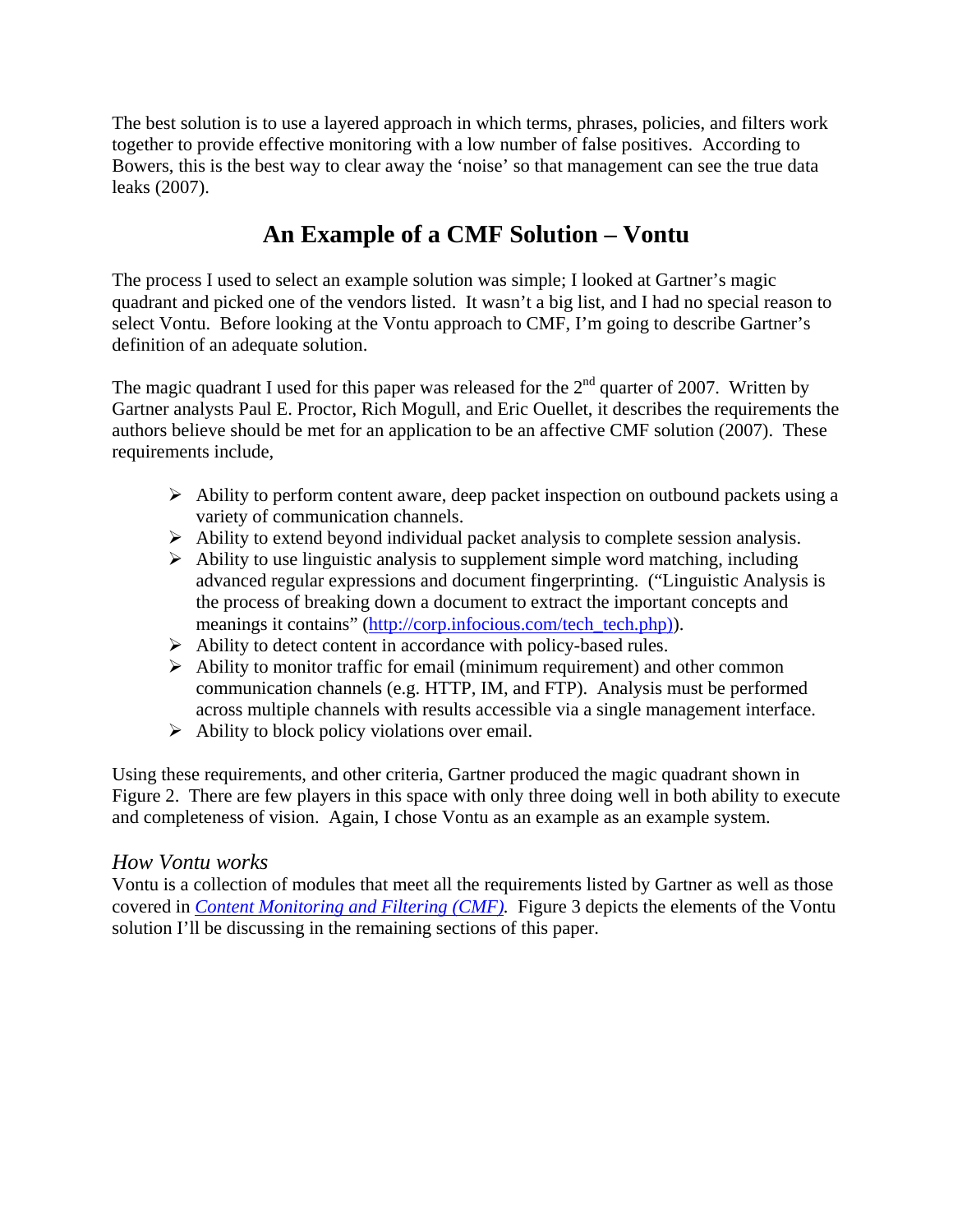

**Figure 2: Gartner 2Q2007 CMF Magic Quadrant**  (Proctor, Mogull, and Quellet, 2007)



**Figure 3: Components of Vontu Solution**  (Vontu, 2007)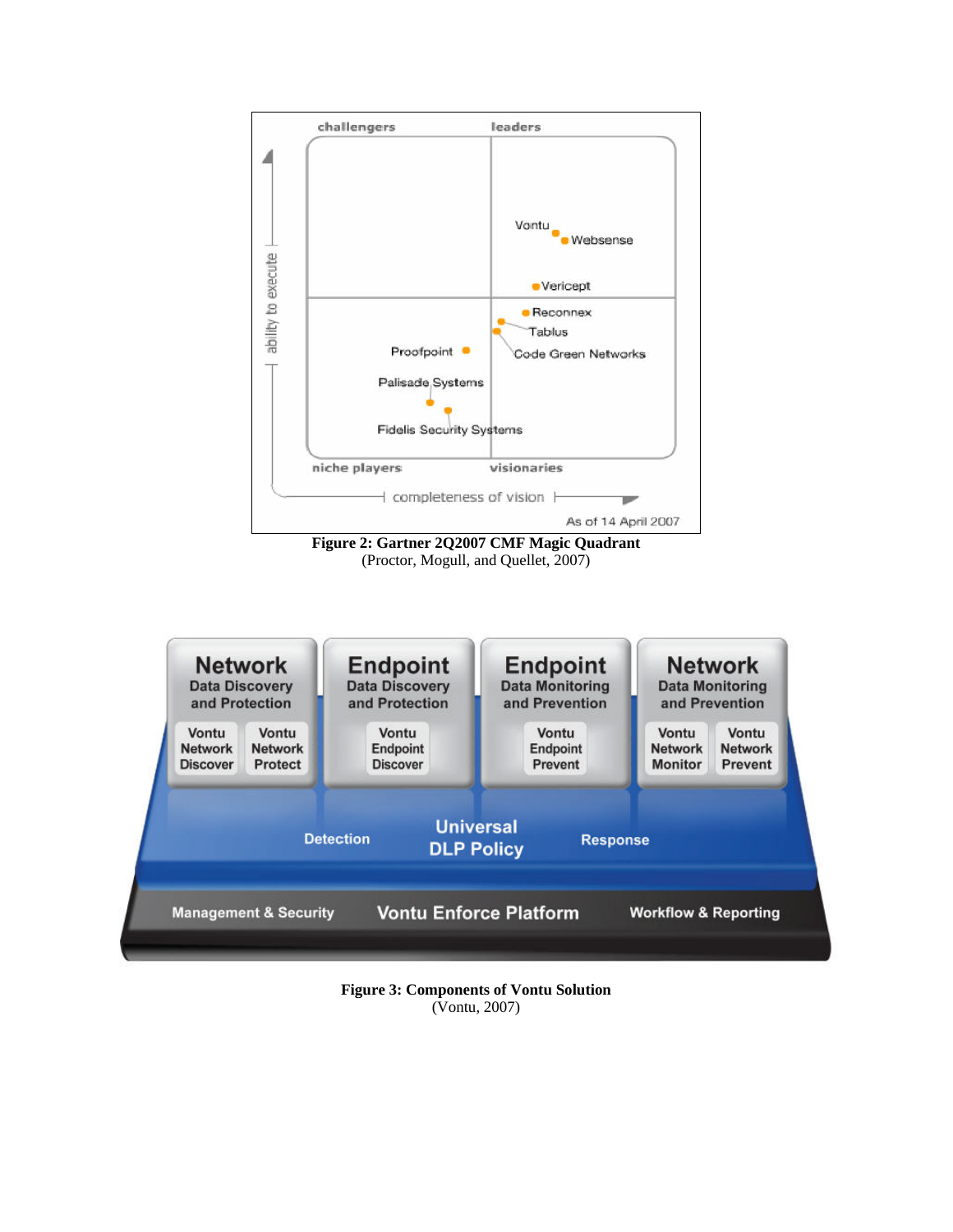The Vontu suite is divided into four functional areas – network data discovery and protection, endpoint data discovery and protection, endpoint data monitoring and preventing, and network data monitoring and prevention. Within each of these areas, one or more software modules drive CMF functionality. Underlying all modules is the universal DLP (data loss protection) policy and a management console/platform.

Monitoring and filtering within the functional areas combine three approaches to identifying sensitive information that, when layered, provide for results with few or no false positives (Heck, 2007). See Figure 4.

| <b>Policy</b>                                                                                        | <b>Detection Technologies</b>                            |                                                                                                                 |                                                                                                                        |
|------------------------------------------------------------------------------------------------------|----------------------------------------------------------|-----------------------------------------------------------------------------------------------------------------|------------------------------------------------------------------------------------------------------------------------|
| <b>Policy Builder</b>                                                                                | <b>DCM</b><br><b>Described Content Matching</b>          | <b>EDM</b><br><b>Exact Data Matching</b>                                                                        | <b>IDM</b><br><b>Indexed Document Matching</b>                                                                         |
|                                                                                                      | <b>CKK-KK-SKKXX</b><br>EXX-KY-YES                        |                                                                                                                 |                                                                                                                        |
|                                                                                                      | <b>Described Data</b>                                    | <b>Structured Data</b><br><b>Customer Data</b>                                                                  | <b>Unstructured Data</b><br><b>Intellectual Property</b>                                                               |
| • Boolean logic<br>• Response rules<br>• Best practice policy<br>templates<br>· Group based policies | • Non-indexable data<br>• Lexicons<br>• Data identifiers | • Customer/Employee/<br>Pricing<br>* 300M+ rows per server<br>• Partial row matching<br>• Near perfect accuracy | • Designs/Source/<br>Financials<br>• 5M+ docs per server<br>• Derivative & passage<br>match<br>• Near perfect accuracy |

**Figure 4: Vontu Layered Data Detection**  (Vontu, 2007(b))

Described content matching uses lexicons, Boolean logic, and data identification patterns in an attempt to identify sensitive information contained in non-indexable documents, such as email messages.

Exact data matching uses extracts from your data repositories to create indexes of your sensitive data. This means that instead of looking for a regular expression like <999-99-9999>, Vontu will look for actual social security numbers that exist in your employee database.

Indexed document matching uses linguistic analysis and fingerprinting to determine if a document contains sensitive information.

Once sensitive information is discovered, business rules created with Policy Builder determine its classification and what steps to take to protect it, including blocking communication, moving it to a location at an appropriate trust level, or alerting security personnel and administrators.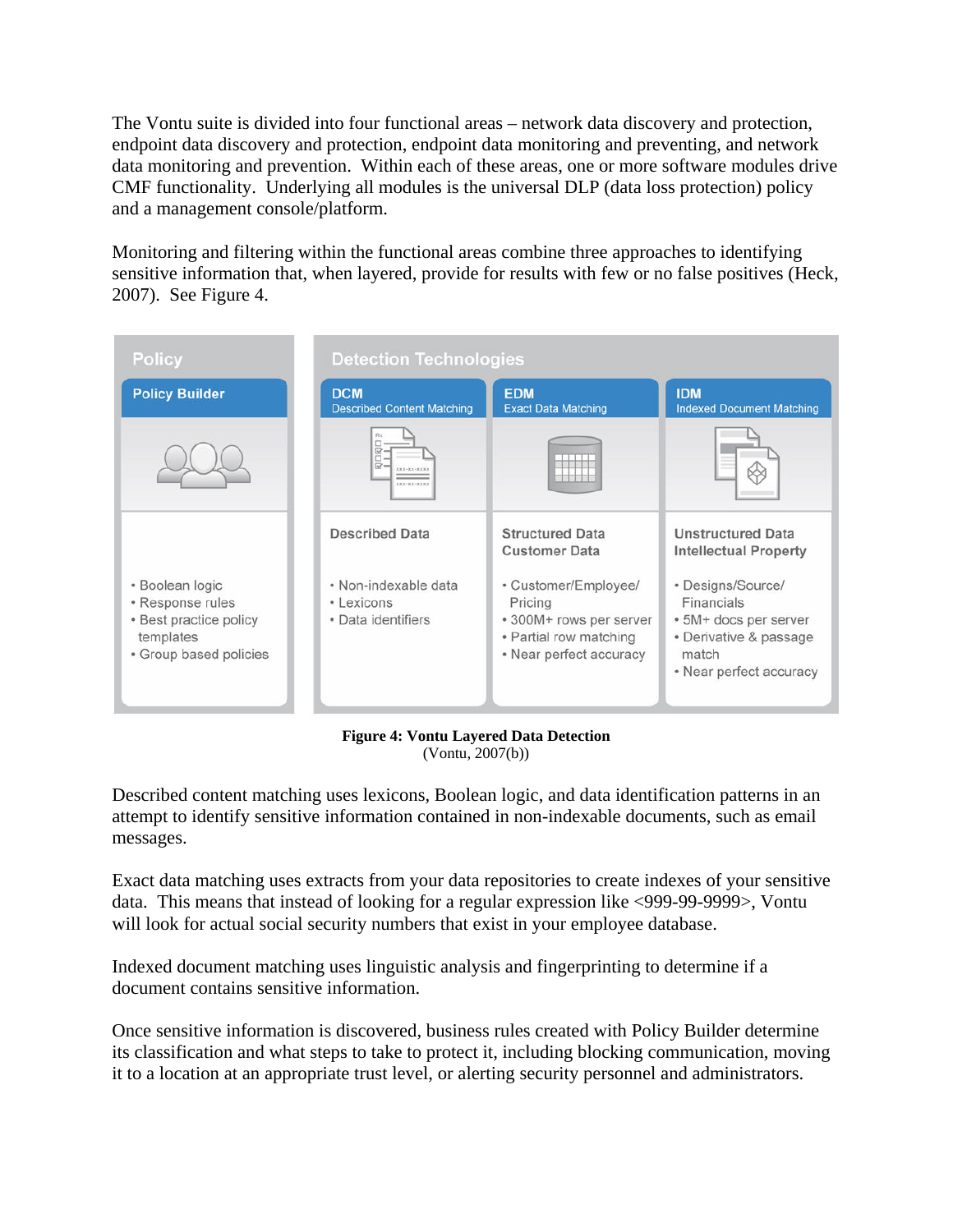Now that we have a general picture of how sensitive data is identified, let's dive a little deeper into each of the Vontu functional areas.

#### *Network Data Discovery and Protection*

The purpose of Network Data Discovery and Protection is to discover sensitive data stored in network-based repositories and take steps to protect exposed data according to established business policies. Figure 5 depicts this process.



**Figure 5: Network Data Discovery and Protection Process**  (Vontu, 2007 (c))

Network data repositories supported include,

- $\triangleright$  File servers
- $\triangleright$  Databases
- ¾ Microsoft SharePoint
- ¾ Lotus Notes
- $\triangleright$  Documentum
- $\triangleright$  Live Link
- $\triangleright$  Microsoft Exchange
- $\triangleright$  Web servers

Once sensitive data is discovered that is not located in a repository with a sufficient level of trust, one of the following steps can be taken automatically, as determined by policy templates:

- $\triangleright$  Auto-quarantine
- $\triangleright$  Relocation of data to a more secure repository
- $\triangleright$  Alerting data or security administrators
- $\triangleright$  Support for integration with third party security solutions, including,
	- o Data classification
	- o Storage tiering
	- o Archiving
	- o Encryption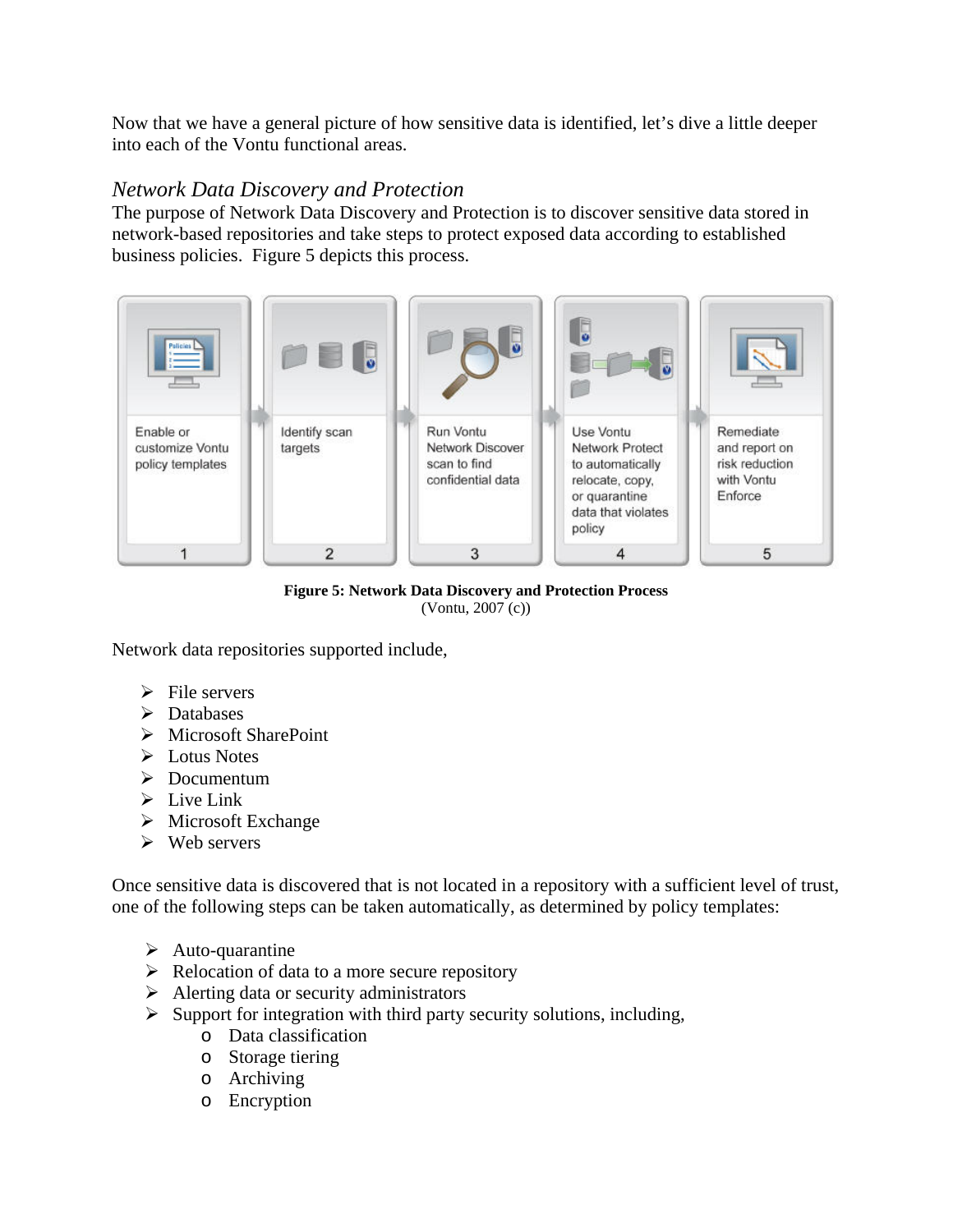o Digital rights management

### *Endpoint Data Discovery and Protection*

Endpoint data discovery and protection is very similar to the network process. Using an agent, the endpoint discovery process looks like Figure 6.



**Figure 6: Endpoint Data Discovery and Protection Process**  (Vontu, 2007 (d))

Scanning desktops and laptops for unprotected data is continuous, even when the device is not connected to the network. All agents are managed centrally and reporting is accessed via the same management console.

## *Network Data Monitoring and Prevention*

Discovery and protection addresses the security of data at rest. Monitoring and prevention ensures data in transit is protected. Figure 7 steps through the Vontu monitoring and leakage prevention process.



**Figure 7: Network Data Monitoring and Protection Process**  (Vontu, 2007 (e))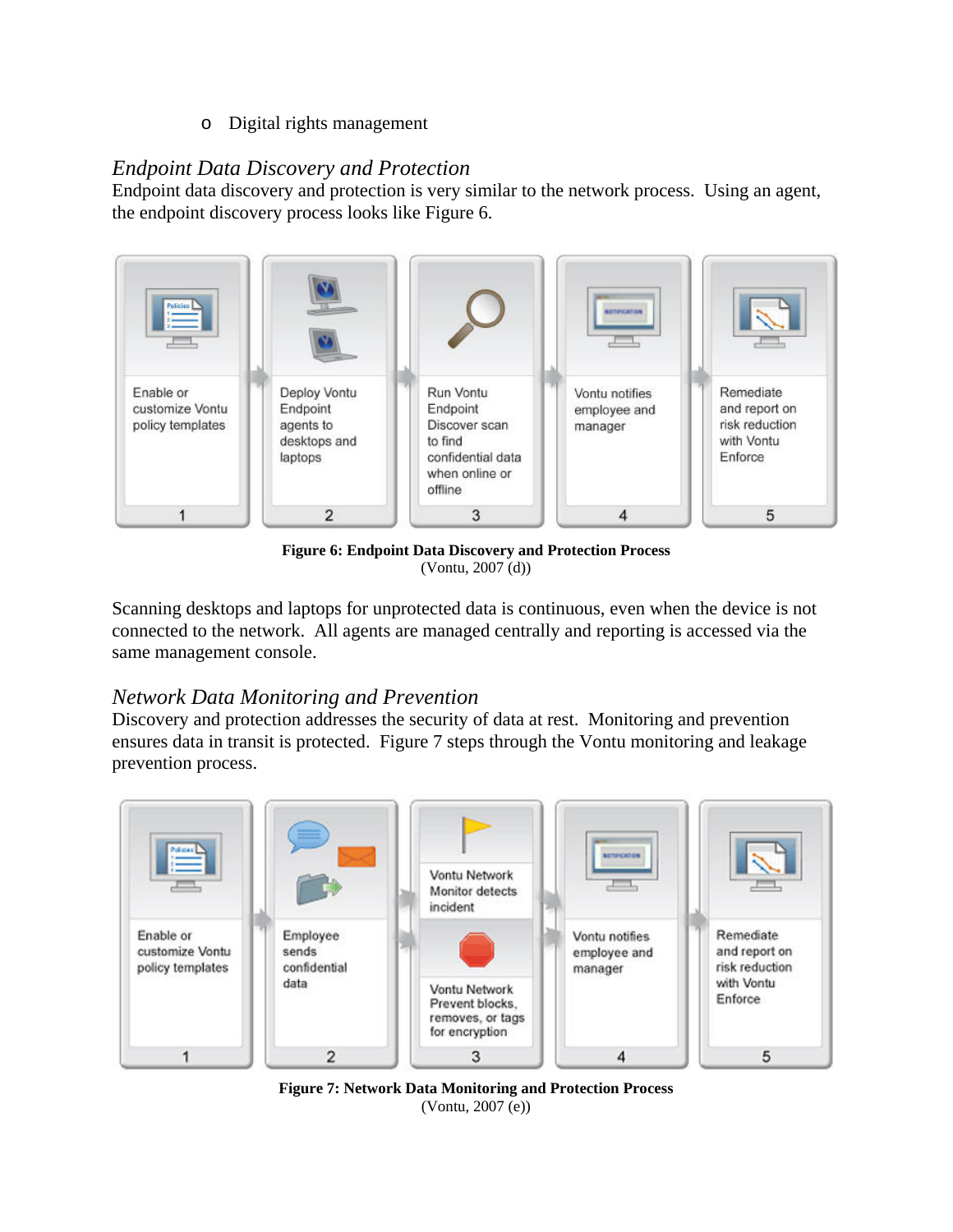Vontu inspects packets traveling internally as well as those heading out of the network via any communication channel. Using policy templates, it looks for and reports on confidential data in motion. This simple monitoring alone provides organizations with information necessary to both qualify and quantify the risk of data leakage.

If configured to do so, Network Prevent blocks network communication based on the data found in packets. It can also tag traffic for encryption by a third party encryption solution. For example, an email message found to contain sensitive information might be tagged so that an email encryption gateway encrypts the message prior to its travels over the Internet.

### *Endpoint Data Monitoring and Prevention*

One of the biggest challenges facing security managers today is the movement of data to mobile storage devices, such as USB drives, memory sticks, and CDs. Figure 8 shows how Vontu's endpoint protection solution helps monitor and control data as it travels through endpoints.



**Figure 8: Endpoint Data Monitoring and Prevention Process**  (Vontu, 2007 (f))

Vontu's Endpoint Prevent monitors data passing through an endpoint device and takes predefined actions when confidential data is detected passing to external or mobile locations, such as,

- $\triangleright$  USB devices
- $\triangleright$  CD/DVD
- $\triangleright$  Web Mail
- $> \mathbb{M}$
- $\triangleright$  Peer-to-peer connected devices

Detection is effected whether the endpoint is attached to the network or in standalone mode.

Actions taken when confidential data is detected moving to a mobile device or target outside the control of the responsible organization are determined by the system administrator, and include reporting and blocking.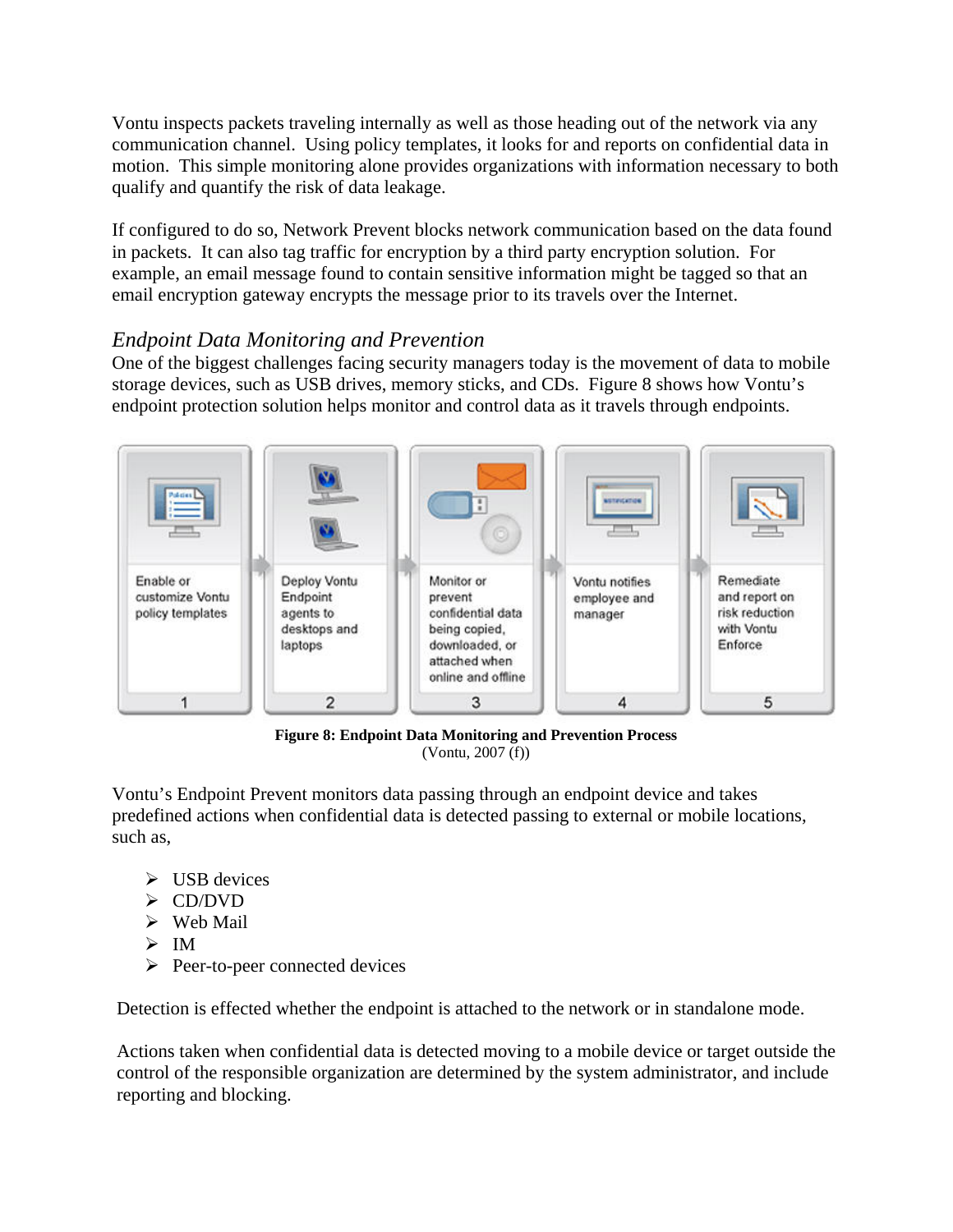# **Conclusion**

In this paper, I described the various data leakage challenges facing businesses today, including enterprise-wide distribution of data and the sending of confidential information over a growing number of communication channels.

We also walked through the four characteristics of data that make them susceptible to data leakage/theft: accessibility, significance, copyability, and detectability.

Focusing on detectability, we looked at the importance of CMF in decreasing data leakage risk and the various requirements of an effective CMF solution. This was followed by a walkthrough of the functionality of one of the top CMF application suites on the market, Vontu.

Deployment of a CMF solution is not an easy task. It requires planning as well as management and workforce support. However, implementation doesn't have to be an all-or-nothing proposition. Organizations should apply risk management principles to define and prioritize their greatest business risks associated with data loss. Using tools like [Pareto charts](http://en.wikipedia.org/wiki/Pareto_chart), decisions should be made to tackle the top risk producing vulnerabilities immediately while placing the remaining issues on a long and short term roadmaps.

\_\_\_\_\_\_\_\_\_\_\_\_\_\_\_\_\_\_\_\_\_\_\_\_\_\_\_\_\_\_\_\_\_\_\_\_\_\_\_\_\_\_\_\_\_\_\_\_\_\_\_\_\_\_\_\_\_\_\_\_\_\_\_\_\_\_\_\_\_\_\_\_\_\_\_\_\_\_\_\_\_\_\_\_\_\_\_\_\_\_\_\_\_\_\_\_\_ © 2007 Thomas W. Olzak.

He can be reached at **[tom.olzak@erudiosecurity.com](mailto:tom.olzak@erudiosecurity.com)** Check out Tom's book, [Just Enough Security](http://www.amazon.com/Just-Enough-Security-Information-Business/dp/141167541X/ref=pd_bbs_sr_1/103-8818133-0228633?ie=UTF8&s=books&qid=1192219037&sr=8-1) Additional security management resources are available at [http://adventuresinsecurity.com](http://adventuresinsecurity.com/) Free security training available at<http://adventuresinsecurity.com/SCourses>

 $\_$  ,  $\_$  ,  $\_$  ,  $\_$  ,  $\_$  ,  $\_$  ,  $\_$  ,  $\_$  ,  $\_$  ,  $\_$  ,  $\_$  ,  $\_$  ,  $\_$  ,  $\_$  ,  $\_$  ,  $\_$  ,  $\_$  ,  $\_$  ,  $\_$  ,  $\_$  ,  $\_$  ,  $\_$  ,  $\_$  ,  $\_$  ,  $\_$  ,  $\_$  ,  $\_$  ,  $\_$  ,  $\_$  ,  $\_$  ,  $\_$  ,  $\_$  ,  $\_$  ,  $\_$  ,  $\_$  ,  $\_$  ,  $\_$  ,

Tom Olzak, MBA, CISSP, MCSE, is President and CEO of Erudio Security, LLC.